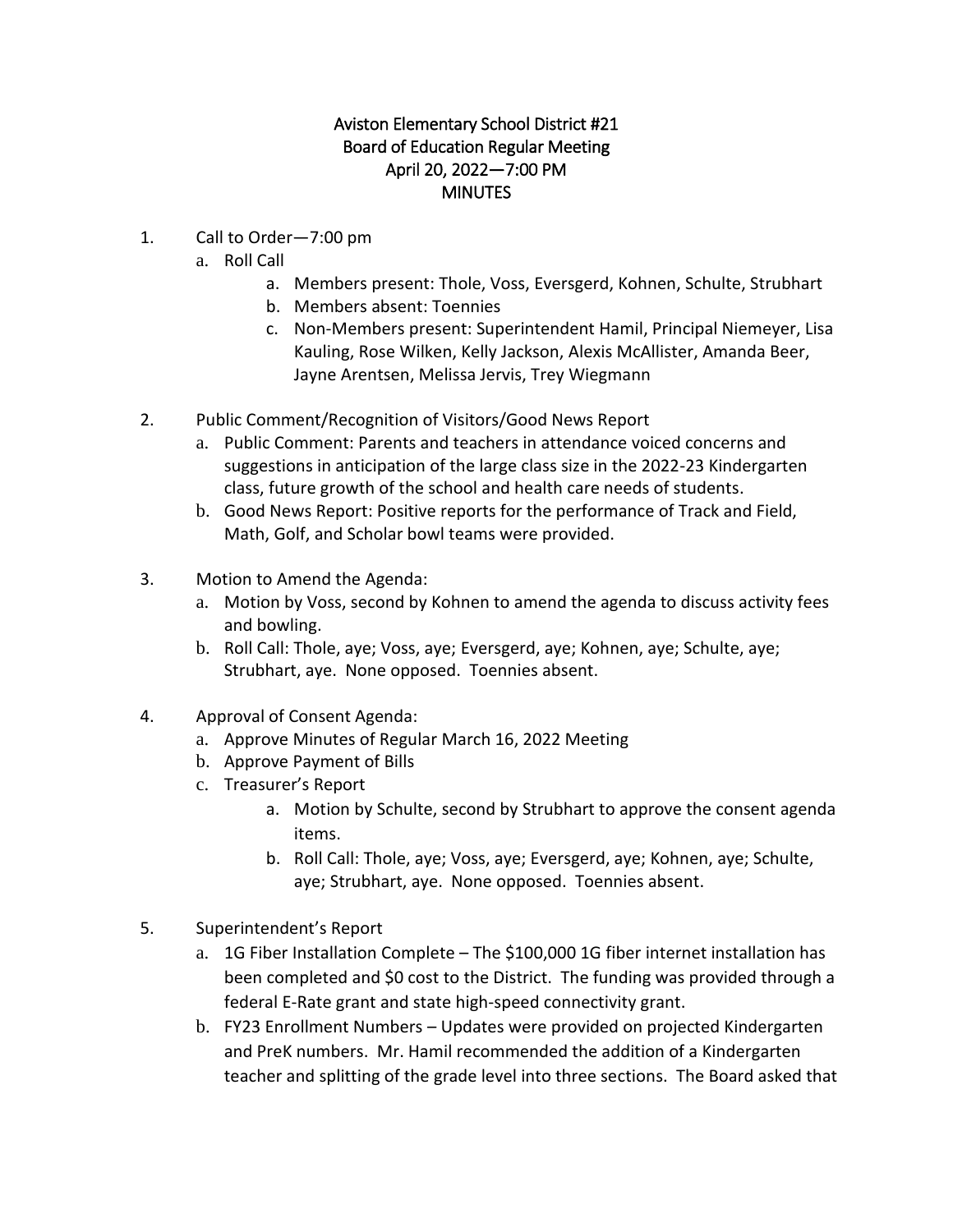a financial projection and impact report be presented at the May meeting for adding teachers to the faculty.

- c. End of Year Activities A schedule of end of year activities and field trips was presented.
- d. Building Addition Planning An update was given for the renovation of the current computer lab into a classroom for the upcoming school year. The Board requested planning sessions to continue with FGM architects and the board/staff building committee to establish a solid scope of a building addition and cost for the project.
- 6. New Business
	- a. Park District Use of Baseball Field
		- a. Motion by Schulte, second by Kohnen to approve the Aviston Park District's use of the Aviston District #21 baseball field for the summer 2022 season.
		- b. All in favor, None opposed, Toennies absent.
	- b. 10-Year Health/Life Safety Survey
		- a. Motion by Thole, second by Kohnen to accept the 10-Year Health/Life Safety Survey as presented.
		- b. All in favor, None opposed, Toennies absent.
	- c. Paraprofessional Intent to Retire
		- a. Motion by Thole, second by Voss to accept the resignation of Marlene Holtgrave as a paraprofessional at the end of the 2021-2022 school year.
		- b. All in favor, None opposed, Toennies absent.
	- d. Athletic Fees Information Only
		- a. Current activity fee figures were given to the board for review in preparation for the May meeting.
	- e. Bowling Information Only
		- a. The Board requested an interest and feasibility report from the Athletic Directors for the May meeting.
- 7. \*\*Closed Session Closed session may be used to discuss contract negotiations, employee issues and other items as deemed necessary by the board and as approved in 5 ILCS 120/2 of the Open Meetings Act.
	- a. Closed Session was not entered.